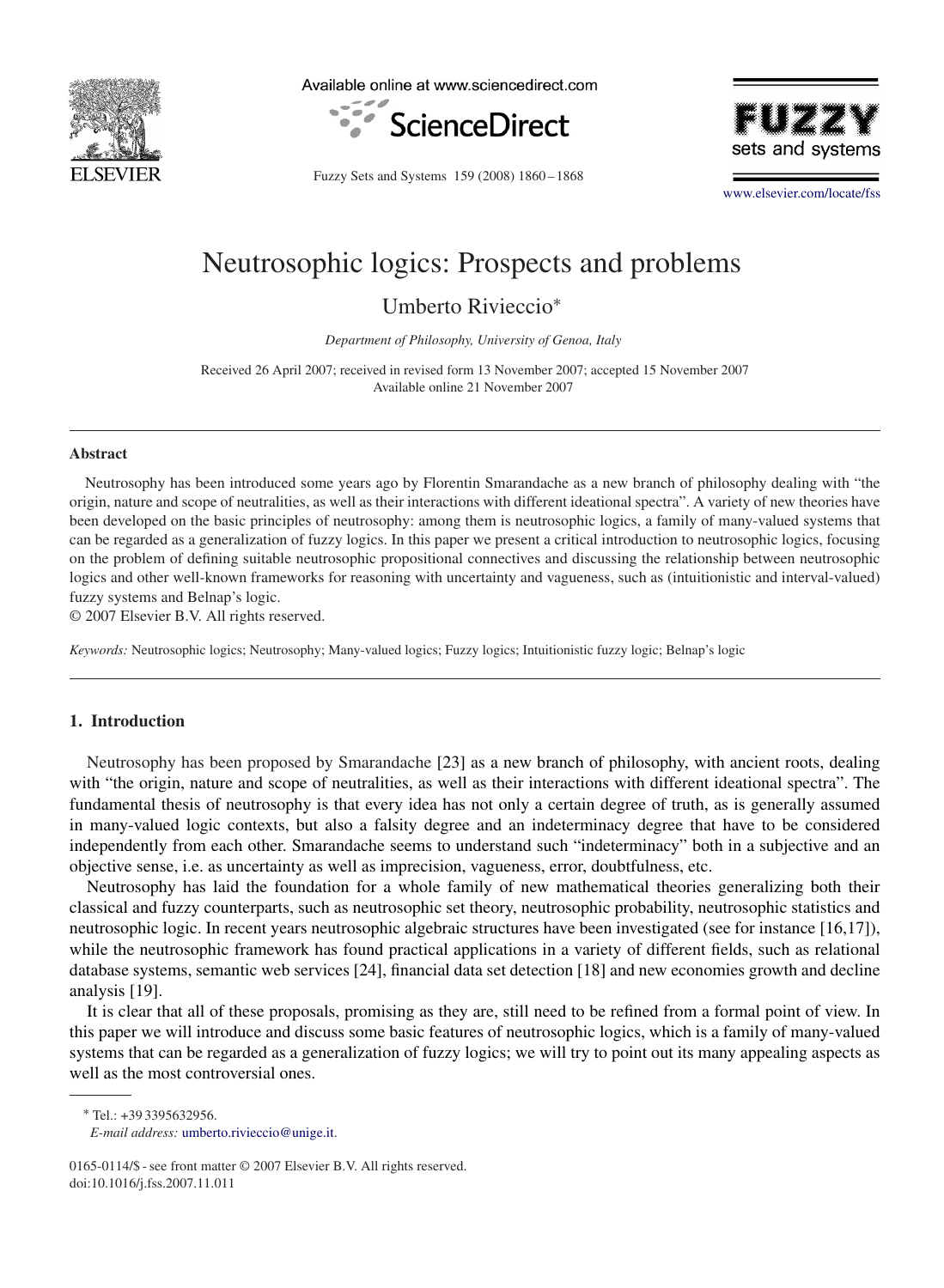#### **2. From fuzzy to neutrosophic values**

Since the introduction of fuzzy logic, many systems have been developed in order to deal with approximate and uncertain reasoning: among the latest and most general proposals is neutrosophic logic, introduced by Smarandache [\[23\]](#page-8-0) as a generalization of fuzzy logic and several related systems. We shall now briefly review some of these systems in order to gradually introduce the basic notions of neutrosophic logic.

In fuzzy logics the two-point set of classical truth values  $\{0, 1\}$  is replaced by the real unit interval  $[0, 1]$ : each real value in [0, 1] is intended to represent a different degree of truth, ranging from 0, corresponding to *false* in classical logic, to 1, corresponding to *true*. The standard logical connectives are defined as functions on [0, 1], such as  $x \wedge y = \min(x, y), x \vee y = \max(x, y)$  and so on.

Given a sentence *p* whose truth degree is  $v(p) = t \in [0, 1]$ , in fuzzy logic it is implicitly assumed that it also has a falsity degree given by 1−t. This need not hold in general in the so-called *intuitionistic fuzzy logic*, a generalization of fuzzy logic introduced by Atanassov [\[4\].](#page-7-0) It should be noted that Atanassov's use of the term "intuitionistic" is at least misleading, since there is no significant connection between the structure suggested by Atanassov and intuitionistic mathematics and logic. This issue has been widely debated in recent years (see for instance [\[8,](#page-8-0)[3,](#page-7-0)[14\]\)](#page-8-0): to avoid future confusion in the literature, a good compromise might be to maintain the acronym IFL (IFS for the corresponding fuzzy set theory), but interpreting it as "Incomplete" or "Indefinite" Fuzzy Logic (Sets). We shall do so in the rest of this paper.

In IFL the falsity degree of each sentence is explicitly represented by a second real value  $f \in [0, 1]$  so that the value of a sentence p is an ordered pair  $v(p) = (t, f)$  with  $t + f \leq 1$ . The main novelty of Atanassov's approach is that since one may have  $t + f < 1$ , a certain amount indeterminacy or incomplete information is allowed. The main novelty of neutrosophic logic, as we shall see, is that we do not even assume that the incompleteness or "indeterminacy degree" is always given by  $1 - (t + f)$ .

One may also consider the possibility that  $t + f > 1$ , so that inconsistent beliefs are also allowed, that is, a sentence may be regarded as *both* true and false at the same time. In this way we obtain a family of paraconsistent logics which have been investigated by Priest (see for instance [\[20,21\]\)](#page-8-0) and by Ginsberg [\[13\],](#page-8-0) Fitting [\[11\]](#page-8-0) and others within the framework of algebraic structures known as *bilattices*. The best known among these systems is Belnap's four-valued logic [\[6\],](#page-7-0) which is based on the following set of truth values:  $F = \{0, 1\} \times \{0, 1\} = \{(0, 0), (0, 1),$  $(1, 0), (1, 1)$ .

We can interpret Belnap's values in terms of the classical ones as follows: (1, 0) corresponds to *true*, (0, 1) to *false*, (0, 0) to *unknown* (i.e. not known to be either true or false) and (1, 1) to *contradictory* (i.e. known to be both true and false). However, it should be noted that Belnap's are "epistemic" truth values: strictly speaking (1, 0) is not intended to mean "true" in the classical sense but rather "at least true". In other words, only positive information has been received about a sentence, so its truth value may eventually become  $(1, 1)$  if more information is obtained (likewise for  $(0, 1)$ ) that should be read as "at least false").

Kleene's three-valued logic is also related to these systems: in fact it can be regarded as a special case of Belnap's logic where the set of truth values is  $K = \{(0, 0), (0, 1), (1, 0)\}\subset F$ , with  $(0, 0)$  corresponding to *undefined* as in the theory of partial functions.

While it is very debatable that the Kleene–Belnap logics are adequate to properly handle uncertainty and contradiction (see [\[9\]](#page-8-0) for a critical discussion), they are undoubtedly interesting systems that have proved useful in many applications and deserve further investigation. In this context it is important to note that Atanassov's IFL and the Kleene–Belnap logics, though strictly related from a formal point of view (as shown for instance in [\[1\]\)](#page-7-0), differ significantly with regards to the interpretation of the truth values. In fact the Kleene–Belnap systems can be considered as essentially based on a two-valued framework, even if it is assumed that there may be truth value gaps and contradictory information. On the other hand, Atanassov's system, as well as neutrosophic logic (which is a generalization of IFL), share with the original fuzzy logic the interpretation of the non-classical truth values as different degrees of truth (as opposed to degrees of certainty or information).

Another important issue when reasoning with uncertainty is whether to employ "crisp" truth values or intervals. In fact, many authors contend that in most cases we may even be unable to determine the exact truth value of a sentence, knowing only that it belongs to some interval  $[t_1, t_2]$  with  $0 \le t_1 \le t_2 \le 1$ . This is the main idea behind the so-called *interval-valued fuzzy sets* (see for instance [\[5\]\)](#page-7-0) and may be regarded as a further stage in the process of fuzzification.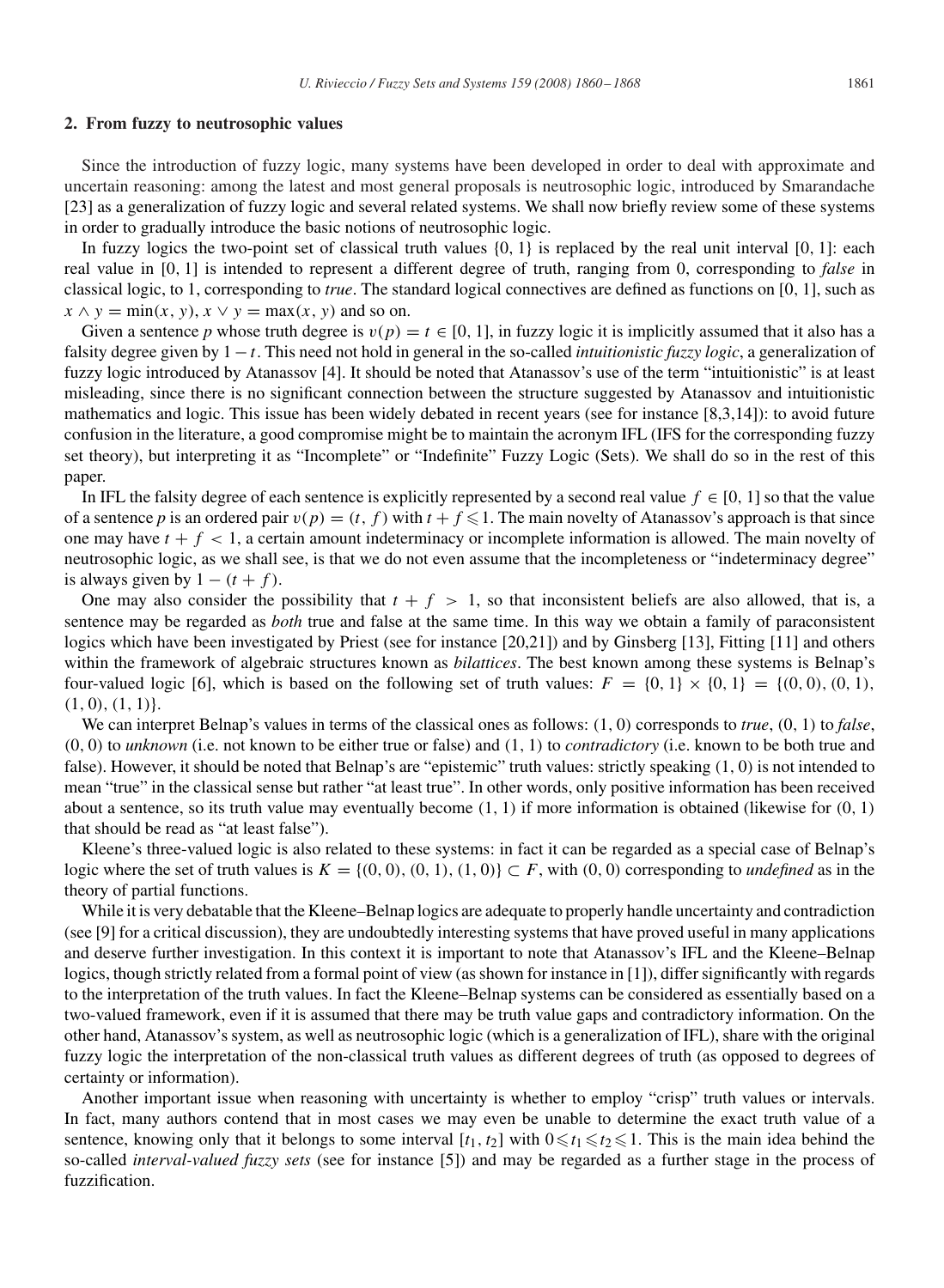Combining interval-values with paraconsistency, we may consider not just one interval but an ordered pair of intervals for each sentence, representing, respectively, its truth and falsity degree: in this way we obtain a simplified form of *interval neutrosophic logic* [\[24\].](#page-8-0)

We are now ready to give Smarandache's original definition of the neutrosophic set of truth values.

Let N be a set defined as follows:  $N = \{(T, I, F): T, I, F \subseteq [0, 1]\}$ . A *neutrosophic valuation* is a mapping from the set of propositional formulas to N, that is, for each sentence p we have  $v(p) = (T, I, F)$ . So to each sentence is assigned an ordered triple representing its truth degree, indeterminacy degree and falsity degree. Intuitively, the set  $I \subseteq [0, 1]$  may represent not only indeterminacy but also vagueness, uncertainty, imprecision, error, etc. Note also that T,I,F, called the *neutrosophic components*, are subsets of [0, 1] and not necessarily intervals, so that we may be able to handle information coming from different, possibly conflicting sources.

For instance, suppose we consult two experts, the first saying that the truth degree of a sentence  $p$  is  $0 \le t \le 0.3$ , the second saying it is 0.7  $\le t \le 0.9$ . We may represent this by taking as truth component of  $v(p)$  the set  $T = \{[0, 0.3] \cup [0, 0.5] \}$ [0.7, 0.9]}, and of course we may proceed in the same way for the *I* and *F* components.

As another example, consider a voting process where 5 voters out of 10 say "yes" to some proposal *p*, 3 say "no" and 2 are undecided. We may represent this as  $v(p) = (0.5, 0.2, 0.3)$ . Or maybe we are even unable to determine the exact number of the votes, knowing only that the "yes" are between 5 and 7, the "no" between 1 and 3 and the undecided between 0 and 4, thus having  $v(p) = ([0.5, 0.7], [0, 0.4], [0.1, 0.3]).$ 

Before further examining the neutrosophic formalism, let us note that from an intuitive point of view the interpretation of the neutrosophic components poses non-trivial problems, especially with regard to the indeterminacy degree, and how it can be independent of the truth and falsity degrees.

Smarandache and Schumann [\[22\]](#page-8-0) seem to adopt a strong, objective interpretation: "In simple neutrosophic logic, where *t*, *i*, *f* are singletons, the tautologies have the truth value  $\langle 1, 0, 0 \rangle$ , the contradictions the value  $\langle 0, 1, 1 \rangle$ . While for a paradox, we have the truth value  $\langle 1, 1, 1 \rangle$ . Indeed, the paradox is the only proposition true and false in the same time in the same world, and indeterminate as well" (p. 13). However, this does not seem quite convincing, since intuitively it is not clear why for instance  $(0, 1, 1)$  should be a contradiction more than  $(0, 0, 1)$  (see also Section 4).

We would suggest a more cautious interpretation, i.e. to consider the indeterminacy degree as a measure of the reliability (conversely, the imprecision, error etc.) of a certain source of information. In this way, a value like  $(1, 0, 0)$ may be interpreted as "known to be true with absolute precision", while  $(1, 1, 1)$  would mean "known to be contradictory" (or paradoxical) according to (two or more) very unreliable sources". A similar interpretation has been adopted by Smarandache et al. [\[24\],](#page-8-0) who employed the indeterminacy component to evaluate the trustworthiness of semantic web services.

It is easy to see that the neutrosophic set of truth values can be regarded as a generalization of all the previous ones: for instance if we set  $v(p) = (t, 0, 1 - t)$  for every sentence p we obtain the set of truth values corresponding to fuzzy logic, if we set  $v(p) = (t, 1-t-f, f)$  with  $t + f \leq 1$  we get IFL and so on. We may then define suitable propositional operators that generalize the standard connectives of fuzzy logic, IFL, etc.

#### **3. Neutrosophic connectives**

We shall now consider some possible definitions for the basic propositional connectives of neutrosophic logic; we will concentrate on the simplest case, that is, when the neutrosophic components are real values instead of intervals or subsets of the unit interval.

*Negation*: Three kinds of negation have been proposed for neutrosophic logic so far. Given a sentence *p* and a neutrosophic valuation v such that  $v(p) = (t, i, f) \in \mathcal{N}$ , the truth value of  $\neg p$  may be defined as:

(N1)  $v(\neg p) = (1 - t, 1 - i, 1 - f)$  [\[23\].](#page-8-0) (N2)  $v(\neg p) = (f, i, t)$  [\[2\].](#page-7-0) (N3)  $v(\neg p) = (f, 1 - i, t)$  [\[24\].](#page-8-0)

(N1), introduced by Smarandache [\[23\],](#page-8-0) is a rather straightforward generalization of the most widely used negation in fuzzy logic. However, from the standpoint of neutrosophic logic, it has the serious drawback that the truth and falsity degree are not related to each other via the negation operator. Consider for example a proposition *p* whose value is  $v(p) = (0, 1, 0)$ : intuitively we may say that we do not have any evidence for the truth or falsity of p, while we have a high degree of indeterminacy. If we adopt (N1) we get  $v(-p) = (1, 0, 1)$ , that is, a sentence known with the greatest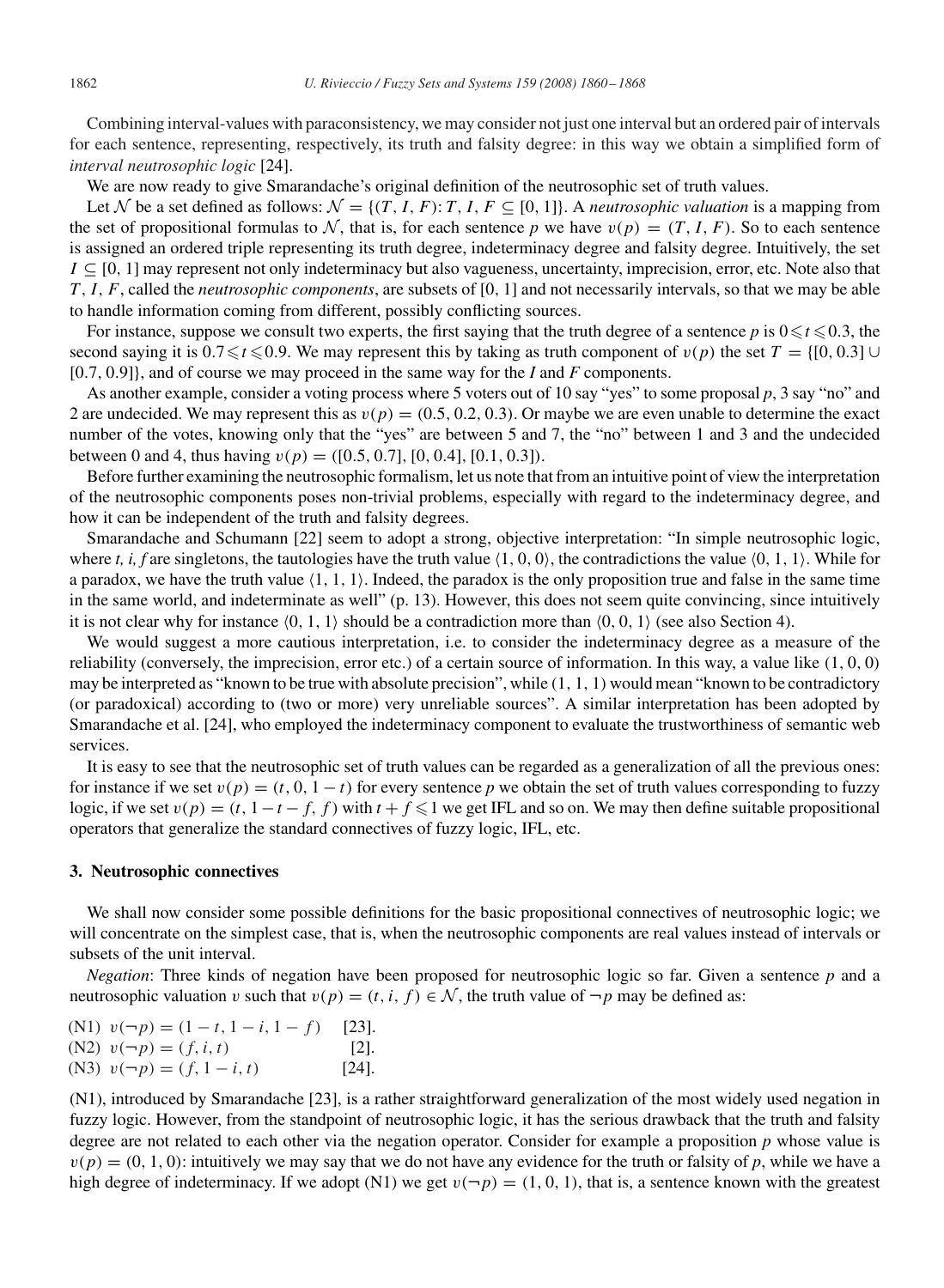precision to be both true and false. Therefore the negation of a sentence whose value is completely unknown becomes a paradoxical statement: this seems quite unintuitive.

We may avoid this difficulty adopting (N2) or (N3) instead, for then we get respectively,  $\neg (0, 1, 0) = (0, 1, 0)$  and  $\neg(0, 1, 0) = (0, 0, 0)$ . It is not difficult to see that (N3) also yields some unintuitive result: in fact, if  $\nu(p) = (1, 0, 0)$ is supposed to mean that we know with the greatest precision that *p* is true, then we should also know with the greatest precision that  $\neg p$  is false. But we have  $\neg (1, 0, 0) = (0, 1, 1)$ , that is we correctly conclude that  $\neg p$  is false but we also get an unjustified amount of indeterminacy.

We may also consider our voting example again. We have 10 voters, 5 of them saying "yes" to some proposal *p*, 3 saying "no" and 2 being undecided: so we write  $v(p) = (0.5, 0.2, 0.3)$ . What about  $\neg p$ ? Intuitively we may argue that those who said "yes" to *p* would say "no" to  $\neg p$ , and conversely those who said "no" to *p* would now say "yes to  $\neg p$ , while those who were undecided about p would still be undecided about  $\neg p$ . Therefore we should have  $v(\neg p) = (0.3, 0.2, 0.5)$ : but if we apply (N3) to determine the value of  $\neg p$  we get  $v(\neg p) = (0.3, 0.8, 0.5)$ , as if we had now 16 voters instead of our original 10.

One may conclude that, from an intuitive point of view, (N2) seems to be the best definition for a negation operator in neutrosophic logic. As Ashbacher [\[2\]](#page-7-0) points out, the intuition behind this choice is simply that the amount of indeterminacy associated with a sentence should remain unchanged when we apply the negation operator. We may also note that (N2) is a rather straightforward generalization of the Belnap negation, which exchanges the truth and falsity components, while the negation of *unknown* is still *unknown*.

*Conjunction and disjunction*: Given two sentences  $p_1$ ,  $p_2$  and a neutrosophic valuation v such that  $v(p_1)$  =  $(t_1, i_1, f_1) \in \mathcal{N}$ , and  $v(p_2) = (t_2, i_2, f_2) \in \mathcal{N}$ , the truth value of the conjunction  $p_1 \wedge p_2$  may be defined as:

| (C1) $v(p_1 \wedge p_2) = (t_1 \cdot t_2, i_1 \cdot i_2, f_1 \cdot f_2)$         | [23]. |
|----------------------------------------------------------------------------------|-------|
| (C2) $v(p_1 \wedge p_2) = (\min(t_1, t_2), \min(t_1, t_2), \max(t_1, t_2))$ [2]. |       |
| (C3) $v(p_1 \wedge p_2) = (\min(t_1, t_2), \max(t_1, t_2), \max(t_1, t_2))$ [2]. |       |

Each one of these functions enjoys some basic properties of classical conjunction, i.e. is associative, commutative and admits a unit element, that is, for all  $x, y, z \in \mathcal{N}$ :

1. 
$$
(x \wedge y) \wedge z = x \wedge (y \wedge z)
$$
 (associativity),

2.  $x \wedge y = y \wedge x$  (commutativity),

3. there is an  $e \in \mathcal{N}$  such that  $e \wedge x = x \wedge e = x$  (identity).

(C1), introduced by Smarandache [\[23\],](#page-8-0) is a generalization of the conjunction used in *product logic* [\[15\],](#page-8-0) where  $x \cdot y$ denotes the usual product operation between real numbers, but it apparently needs some refinement before being applied to the neutrosophic framework. In particular, it is quite unintuitive that the falsity degree should decrease when we apply the conjunction operator. In general, it seems clear that any connective that may be regarded as a generalization of classical conjunction should not treat the truth, indeterminacy and falsity components in the same way.

(C2) and (C3), introduced by Ashbacher [\[2\],](#page-7-0) are both generalizations of the conjunction used in *Gödel logic* [\[10\],](#page-8-0) and unlike (C1) are also idempotent, that is,  $x \wedge x = x$  for all  $x \in \mathcal{N}$ . If we restrict the set N to a bilattice (that is, if we disregard the indeterminacy component), then (C2) and (C3) collapse into the Belnap conjunction, that is, the *meet* with respect to the "logical lattice". We may also note that if we adopt (C2) then we have, for instance,  $(0, 1, 0) \wedge (1, 0, 0) = (0, 0, 0)$ : that is  $(1, 0, 0)$  is not an identity. If we interpret  $(1, 0, 0)$  as *true*, this may be an unwanted result because in fuzzy logic it is usually required that 1 (corresponding to *true* in classical logic) be the unit element of conjunction.

As in classical logic,  $\neg$  and  $\wedge$  may be used as a basis to define disjunction through De Morgan's laws. If we combine negations  $(N2)$  and  $(N3)$  with conjunctions  $(C2)$  and  $(C3)$  we obtain the following disjunction connectives:

- (D1)  $v(p_1 \vee p_2) = (\max(t_1, t_2), \max(t_1, t_2), \min(t_1, t_2)).$
- (D2)  $v(p_1 \vee p_2) = (\max(t_1, t_2), \min(t_1, t_2), \min(f_1, f_2)).$

Both (D1) and (D2) are associative, commutative, idempotent and admit unit elements, which are, respectively,(0, 0, 1) and (0, 1, 1). (N2), (C3) and (D1) have been used by Ashbacher [\[2\]](#page-7-0) as the basic connectives for *paraconsistent*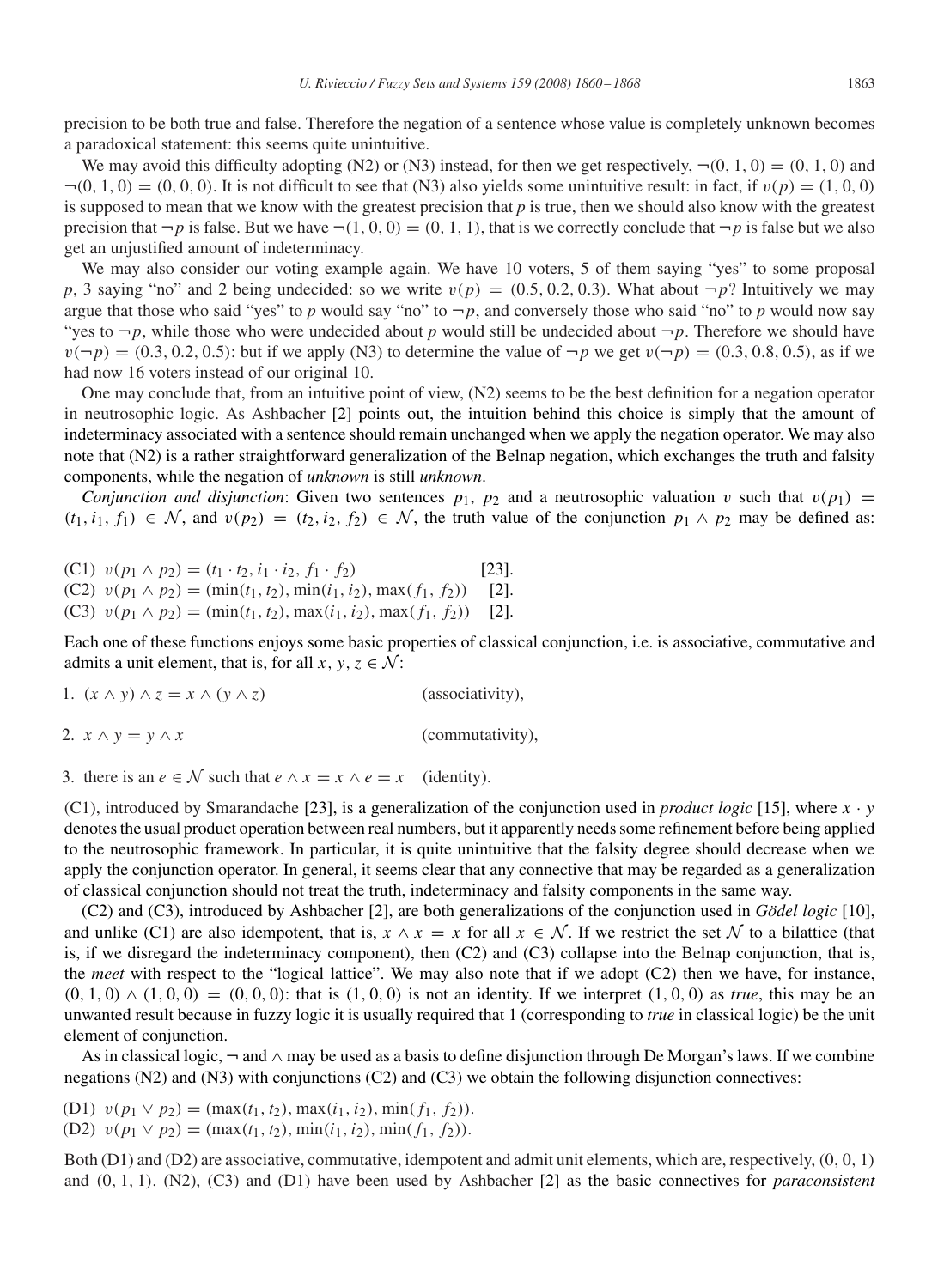*neutrosophic logic*, whose underlying set of truth values is  $\mathcal{N} = \{(t, i, f) \in [0, 1]^3\}$ . (N2), (C2) and (D2) have been employed by the same author for what he called (again, improperly) *intuitionistic neutrosophic logic*, where  $\mathcal{N} = \{(t, i, f) \in [0, 1]^3\}$  with  $t + i + f \leq 1$ .

If we adopt (N3), (C3) and (D2) we obtain a fragment of the so-called *interval neutrosophic logic* [\[24\],](#page-8-0) but in order to develop the whole system we need to introduce also an implication connective.

*Implication*: Given two sentences  $p_1$  and  $p_2$  and a neutrosophic valuation v such that  $v(p_1) = (t_1, i_1, f_1) \in \mathcal{N}$  and  $v(p_2) = (t_2, i_2, f_2) \in \mathcal{N}$ , we may define  $p_1 \rightarrow p_2$  in the following ways:

(I1)  $v(p_1 \rightarrow p_2) = v(\neg p_1 \lor p_2),$ 

(I2)  $v(p_1 \rightarrow p_2) = (\min(1, 1 - t_1 + t_2), \max(0, t_2 - t_1), \max(0, t_2 - t_1)).$ 

(I1) is just the standard definition of classical logic, usually called an *S-implication* in the fuzzy logics literature. *S-implications* are not widely employed in fuzzy systems because they are too weak, in the sense that even basic tautologies such as  $p \rightarrow p$  do not hold.

Consider for instance Ashbacher's INL, whose basic connectives are (N2), (C2), (D2) and (I1). We can easily see that this system has no tautologies, that is, there is no sentence *p* such that  $v(p) = (1, 0, 0)$  for every neutrosophic valuation v.

(I2) can be regarded as a generalization of the implication connective used in *Łukasiewicz logic* (see for instance [\[7\]\)](#page-7-0), and unlike (I1) yields some tautologies like  $p \to p$ . If we add (I2) to (N3), (C3) and (D2) we obtain interval neutrosophic logic, which we shall describe in further detail in the following section.

## **4. Neutrosophic systems**

In order to be able to compare the neutrosophic truth values, we need to define an order relation on the elements of  $\mathcal{N} = \{(t, i, f) \in [0, 1]^3\}$ . This may not be a trivial matter since we have to consider each one of the neutrosophic components.

For instance, suppose we want our order relation  $\leq \mathcal{N}$  to reflect the degree of truth associated with each element of N. An obvious choice would be to require that  $(t_1, i_1, f_1) \leq \mathcal{N}(t_2, i_2, f_2)$  iff  $t_1 \leq t_2$  and  $f_1 \geq f_2$ , but then we must deal with the indeterminacy component too. So we may consider two possible definitions:

- 1.  $(t_1, i_1, f_1) \leq N_1(t_2, i_2, f_2)$  iff  $t_1 \leq t_2, f_1 \geq f_2$  and  $i_1 \leq i_2$ ,
- 2.  $(t_1, i_1, f_1) \leq N_2(t_2, i_2, f_2)$  iff  $t_1 \leq t_2, f_1 \geq f_2$  and  $i_1 \geq i_2$ .

It can be easily verified that  $\leq_{N1}$  and  $\leq_{N2}$  are well-defined partial order relations on  $N$ , but neither of them seems to have a clear intuitive interpretation. Consider for instance  $\leq N_2$ , which has been employed by Smarandache et al. [\[24\]](#page-8-0) for interval neutrosophic logic. The least and greatest elements with respect to  $\leq N^2$  are  $(0, 1, 1)$  and  $(1, 0, 0)$ . Now, if we want the negation operator to exchange the least and greatest element w.r.t. our order relation (as is usual in many-valued logics), that is, if we want to have  $\neg(0, 1, 1) = (1, 0, 0)$ , we are forced to adopt negation (N1) or (N3), which we have already criticized in the previous section.

As to  $\leq N_1$ , it seems to suffer from even greater drawbacks. In fact we have, for instance, that  $(1,0,0) \leq N_1(1,1,0)$ . This is quite unintuitive: it is hard to see why our order relation should prefer a sentence known to be true but with great indeterminacy (imprecision, error, etc.) to a sentence which is just known to be true with the greatest precision.

Ashbacher [\[2\]](#page-7-0) defined several alternative orderings on  $N$ , but they do not help much in this context because they are even harder to interpret in an intuitive way. Perhaps a possible solution would be to simultaneously apply more than one order relation on  $N$ , as has been done introducing the truth and knowledge orderings on bilattices [\[13\].](#page-8-0) Then the next problem would be to define connectives that provide a suitable relation between the two (or more) orderings.

In order to define a consequence relation in neutrosophic logic we have to choose a set  $D \subset \mathcal{N}$  of truth-like values, which are usually called the *designated elements* of N. Then we say that p implies  $q(p \models q)$  iff for every neutrosophic valuation  $v, v(p) \in D$  implies  $v(q) \in D$ . A sentence p is a tautology ( $\models p$ ) iff  $v(p) \in D$  for every neutrosophic valuation v. If no such sentence exists, we shall say that the system is purely *inferential*; from a syntactical point of view, this means that there can be no axioms but only rules of inference.

The simplest choice is to set  $D = \{x\}$  for some  $x \in \mathcal{N}$ , e.g.  $D = \{(1, 0, 0)\}\$ , but if we have defined a suitable order relation  $\leq_N$  on N we may also set  $D = \{x \in \mathcal{N} : y \leq_N x\}$  for some  $y \in \mathcal{N}$ .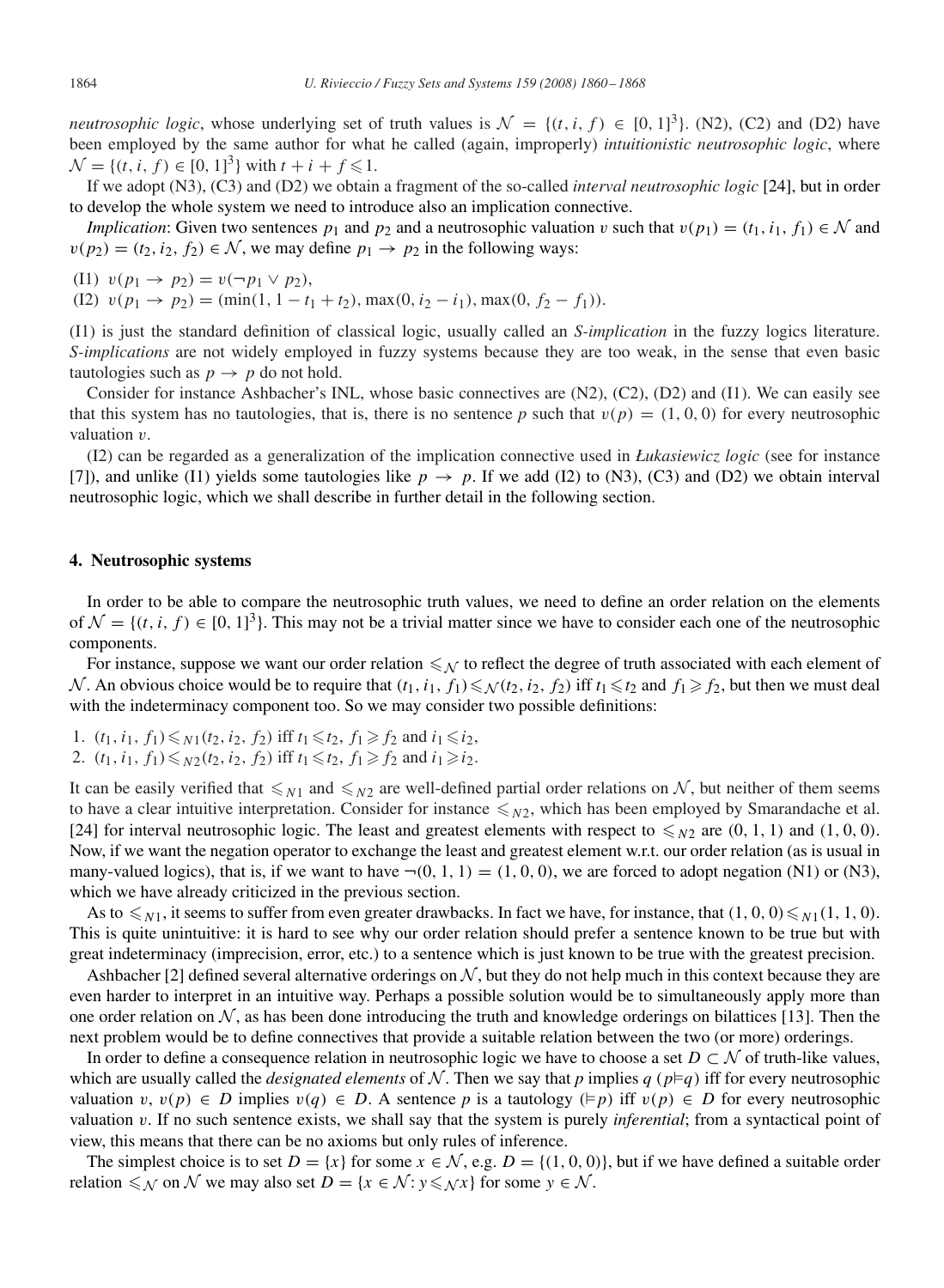<span id="page-5-0"></span>We are now going to examine two particularly interesting examples of neutrosophic systems, due, respectively, to Ashbacher [\[2\]](#page-7-0) and Smarandache et al. [\[24\].](#page-8-0)

*Paraconsistent neutrosophic logic (PNL)*. The underlying set of truth values is  $\mathcal{N} = \{(t, i, f) \in [0, 1]^3\}$ . The basic connectives are negation (N2) and conjunction (C3). Disjunction (D1) is defined via De Morgan's laws as  $p \vee q =$  $\neg(\neg p \land \neg q)$ , while implication (I1) is defined as  $p \to q = \neg p \lor q$ . The only designated element is (1, 0, 0), so that we have  $p \models q$  iff for every neutrosophic valuation v,  $v(p) = (1, 0, 0)$  implies  $v(q) = (1, 0, 0)$ .

It is not difficult to see that PNL is purely inferential, i.e. has no tautologies. For instance, if  $v(p) = v(q) = (1, 1, 1)$ then

$$
v(\neg p) = v(\neg q) = v(p \land q) = (1, 1, 1).
$$

So there can be no sentence p such that  $v(p) = (1, 0, 0)$  for every neutrosophic valuation v. Therefore PNL has no axioms. Note also that the structure  $\langle \mathcal{N}, \wedge, \vee \rangle$  is not a lattice since the absorption laws do not hold.

We have already noted that Belnap's logic [\[6\]](#page-7-0) is related to the neutrosophic systems: we are now going to show that in fact it can be regarded as a special case of PNL.

The set of Belnap's truth values is  $F = \{(0, 0), (0, 1), (1, 0), (1, 1)\}\$ , with  $(1, 0)$  as the only designated element, and the basic connectives are  $\langle \neg, \wedge, \vee \rangle$ , defined by the following truth tables:

|                         |  |                                                    |  |  |  | $\lnot  (0,0) (0,1) (1,0) (1,1)$ |                                                              |  |  |
|-------------------------|--|----------------------------------------------------|--|--|--|----------------------------------|--------------------------------------------------------------|--|--|
| (0,0) (1,0) (0,1) (1,1) |  |                                                    |  |  |  |                                  |                                                              |  |  |
|                         |  | $\wedge$ $ (0,0) (0,1) (1,0) (1,1)$                |  |  |  |                                  | $\vee$ $ (0,0)(0,1)(1,0)(1,1)$                               |  |  |
|                         |  | (0,0)(0,0)(0,1)(0,0)(0,1)                          |  |  |  |                                  | $\overline{(0,0)(0,0)(0,0)(1,0)(1,0)}$                       |  |  |
|                         |  | $(0,1)$ $(0,1)$ $(0,1)$ $(0,1)$ $(0,1)$            |  |  |  |                                  | $\overline{(0,1)}(0,0)(0,1)(1,0)(1,1)$                       |  |  |
|                         |  | $(1,0)$ $(0,0)$ $(0,\overline{1})$ $(1,0)$ $(1,1)$ |  |  |  |                                  | $(1,0)$ $(1,0)$ $(1,0)$ $(1,0)$ $(1,0)$                      |  |  |
|                         |  | (1,1) (0,1) (0,1) (1,1) (1,1)                      |  |  |  |                                  | $\overline{(1,1)}(1,0)\overline{(1,1)}(1,0)\overline{(1,1)}$ |  |  |

If we restrict the set N of neutrosophic truth values requiring that t,  $f \in \{0, 1\}$  and  $i = 0$  for all  $(t, i, f) \in \mathcal{N}$ , we may verify that the connectives of PNL (N2), (C3) and (D1) yield exactly Belnap's truth tables.

It follows that, given two sentences  $p$  and  $q$ , if  $p$  implies  $q$  in PNL, then the same also holds in Belnap's logic. Denoting by  $\models_{PNL}$  and  $\models_B$  respectively the logical consequence relations in PNL and in Belnap's logic, we have that

$$
\text{if } p \vDash_{\text{PNL}} q \quad \text{then } p \vDash_B q. \tag{1}
$$

It is possible to show that the converse is also true. In order to prove this result, let us consider the following set of rules:

(R1) 
$$
\frac{p \wedge q}{p}
$$
, (R2)  $\frac{p \wedge q}{q}$ , (R3)  $\frac{pq}{p \wedge q}$ ,  
\n(R4)  $\frac{p}{p \vee q}$ , (R5)  $\frac{p \vee q}{q \vee p}$ , (R6)  $\frac{p \vee p}{p}$ ,  
\n(R7)  $\frac{p \vee (q \vee r)}{(p \vee q) \vee r}$ , (R8)  $\frac{p \vee (q \wedge r)}{(p \vee q) \wedge (p \vee r)}$ , (R9)  $\frac{(p \vee q) \wedge (p \vee r)}{p \vee (q \wedge r)}$ ,  
\n(R10)  $\frac{p \vee q}{\neg \neg p \vee q}$ , (R11)  $\frac{\neg (p \vee q) \vee r}{(\neg p \wedge \neg q) \vee r}$ , (R12)  $\frac{\neg (p \wedge q) \vee r}{(\neg p \vee \neg q) \vee r}$ ,  
\n(R13)  $\frac{\neg \neg p \vee q}{p \vee q}$ , (R14)  $\frac{(\neg p \wedge \neg q) \vee r}{\neg (p \vee q) \vee r}$ , (R15)  $\frac{(\neg p \vee \neg q) \vee r}{\neg (p \wedge q) \vee r}$ .

We will write  $p \nmid q$  iff q can be derived from p using rules (R1)–(R15). It is easy to check that this set of rules is sound with respect to the semantics of PNL, that is, for all sentences *p* and *q*:

if 
$$
p \vdash q
$$
 then  $p \vDash_{PNL} q$ . (2)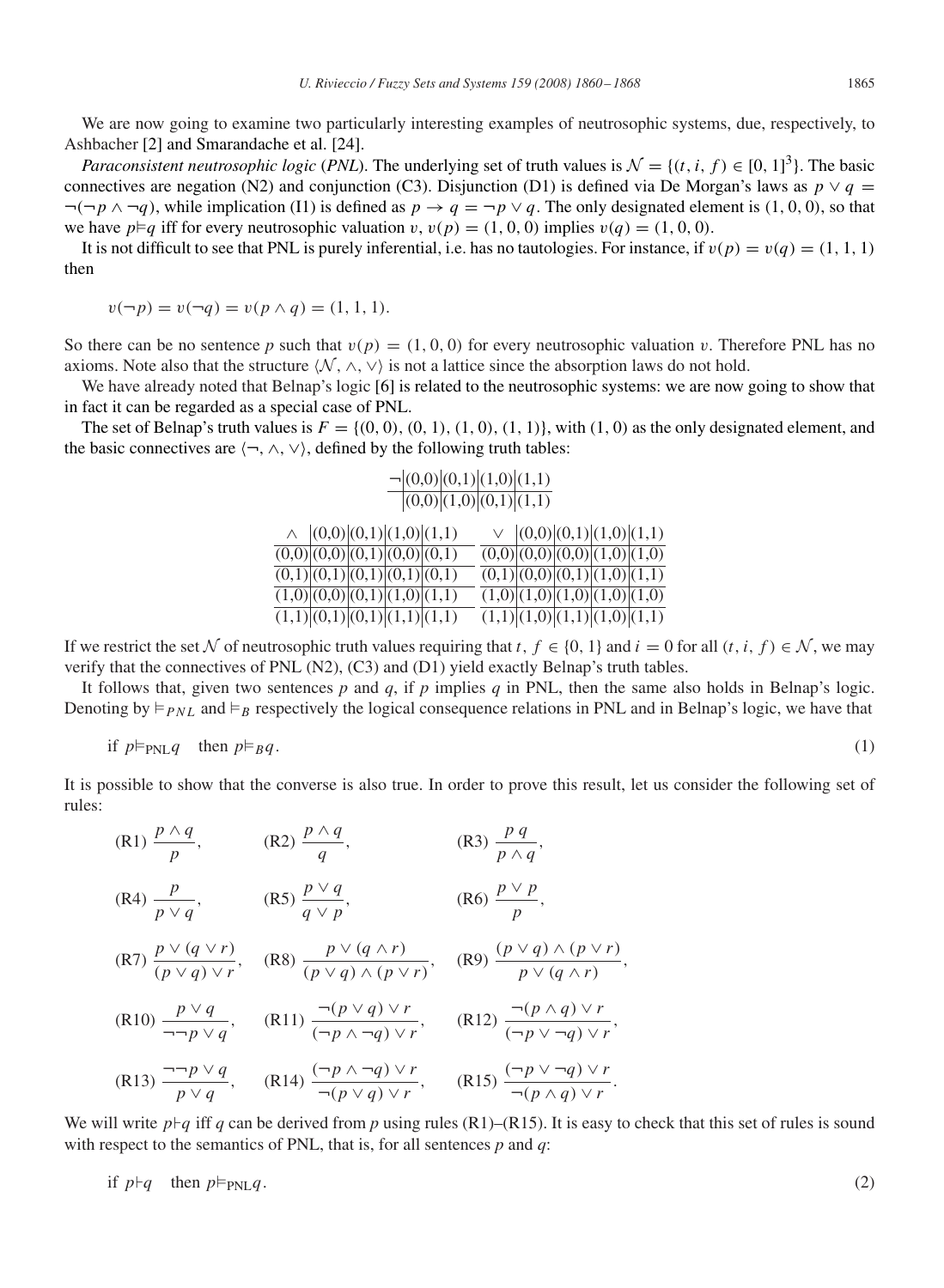Moreover, it has been shown (for instance by Font  $[12]$ ) that rules  $(R1)$ – $(R15)$  are sound and complete with respect to the semantics of Belnap's logic, that is, for all sentences *p* and *q*:

$$
p \vdash q \quad \text{if and only if} \quad p \vDash_{\mathbf{B}} q. \tag{3}
$$

Combining  $(1)$ – $(3)$  we obtain

 $p \vDash_{\text{PNL}} q$  if and only if  $p \vDash_{\text{R}} q$ . (4)

Therefore we see that, from an inferential point of view, PNL turns out to be equivalent to Belnap's logic. Clearly this shows an important limitation of PNL, since it means that the neutrosophic set of truth values can be essentially reduced to Belnap's four-point set. In particular, the indeterminacy component turns out to be "useless" within PNL. We may conclude that, if we want to take advantage of all the neutrosophic components, the definitions of the connectives of PNL need to be modified in some way. An obvious suggestion would be to introduce an alternative implication connective, such as (I2): in this way we would obtain a system very similar to interval neutrosophic logic, which we are now going describe.

*Interval neutrosophic logic (INL)*. As in PNL, the set of truth values is  $\mathcal{N} = \{(t, i, f) \in [0, 1]^3\}$ . The basic connectives are negation (N3) and implication (I2). Disjunction (D2) and conjunction (C3) can be defined as

 $p \vee q = (p \rightarrow q) \rightarrow q$ ,  $p \wedge q = \neg(\neg p \vee \neg q).$ 

As in PNL, the only designated element is (1, 0, 0), but unlike PNL, in INL there are tautologies such as  $p \to p$ .

Smarandache et al. [\[24\]](#page-8-0) noted that, from an algebraic point of view, the structure  $\langle N, \wedge, \vee \rangle$  is a distributive lattice. We may add that  $\langle \mathcal{N}, \wedge, \vee \rangle$  is bounded and  $\neg(x \vee y) = \neg x \wedge \neg y$  for all  $x, y \in \mathcal{N}$ , so that the following structure is a De Morgan algebra:

 $\langle \mathcal{N}, \wedge, \vee, (1, 0, 0), (0, 1, 1), \neg \rangle.$ 

The lattice order on  $\mathcal N$  is given by the latter order relation we have considered at the beginning of this section, that is we have  $(t_1, i_1, f_1) \leq \mathcal{N}(t_2, i_2, f_2)$  iff  $t_1 \leq t_2$ ,  $f_1 \geq f_2$  and  $i_1 \geq i_2$ . We may verify that conjunction (C3) is an *N-norm* in the sense of Smarandache et al. [\[24\],](#page-8-0) that is, for all  $x, y, z \in \mathcal{N}$ :

| 1. $(x \wedge y) \wedge z = x \wedge (y \wedge z)$                             | (associativity), |
|--------------------------------------------------------------------------------|------------------|
| 2. $x \wedge y = y \wedge x$                                                   | (commutativity), |
| 3. $(1, 0, 0) \wedge x = x \wedge (1, 0, 0) = x$ (identity),                   |                  |
| 4. if $x \leq_{\mathcal{N}} y$ then $x \wedge z \leq_{\mathcal{N}} y \wedge z$ | (monotonicity).  |
|                                                                                |                  |

Conversely, disjunction (D2) is an *N-conorm*, that is, for all  $x, y, z \in \mathcal{N}$ :

| 1. $(x \vee y) \vee z = x \vee (y \vee z)$                                 | (associativity), |
|----------------------------------------------------------------------------|------------------|
| 2. $x \vee y = y \vee x$                                                   | (commutativity), |
| 3. $(0, 1, 1) \vee x = x \vee (0, 1, 1) = x$ (identity),                   |                  |
| 4. if $x \leq_{\mathcal{N}} y$ then $x \vee z \leq_{\mathcal{N}} y \vee z$ | (monotonicity).  |

We may list some well-known laws of classical logic that do not hold in INL:

| 1. $p \vee \neg p$                                             | (excluded middle),   |
|----------------------------------------------------------------|----------------------|
| 2. $\neg(p \wedge \neg p)$                                     | (non-contradiction), |
| 3. $(p \rightarrow q) \rightarrow (\neg q \rightarrow \neg p)$ | (contraposition),    |
| 4. $(p \wedge \neg p) \rightarrow q$                           | (Pseudo Scotus).     |

We have already noted that (I2) can be regarded as a generalization of the Łukasiewicz implication connective. Indeed, if we restrict the set of neutrosophic truth values requiring that  $t + f + i = 1$  and  $i = 0$  for all  $(t, i, f) \in \mathcal{N}$ , we may verify that the connectives of INL, (N3) and (I2), coincide with the negation and implication of Łukasiewicz infinite-valued logic.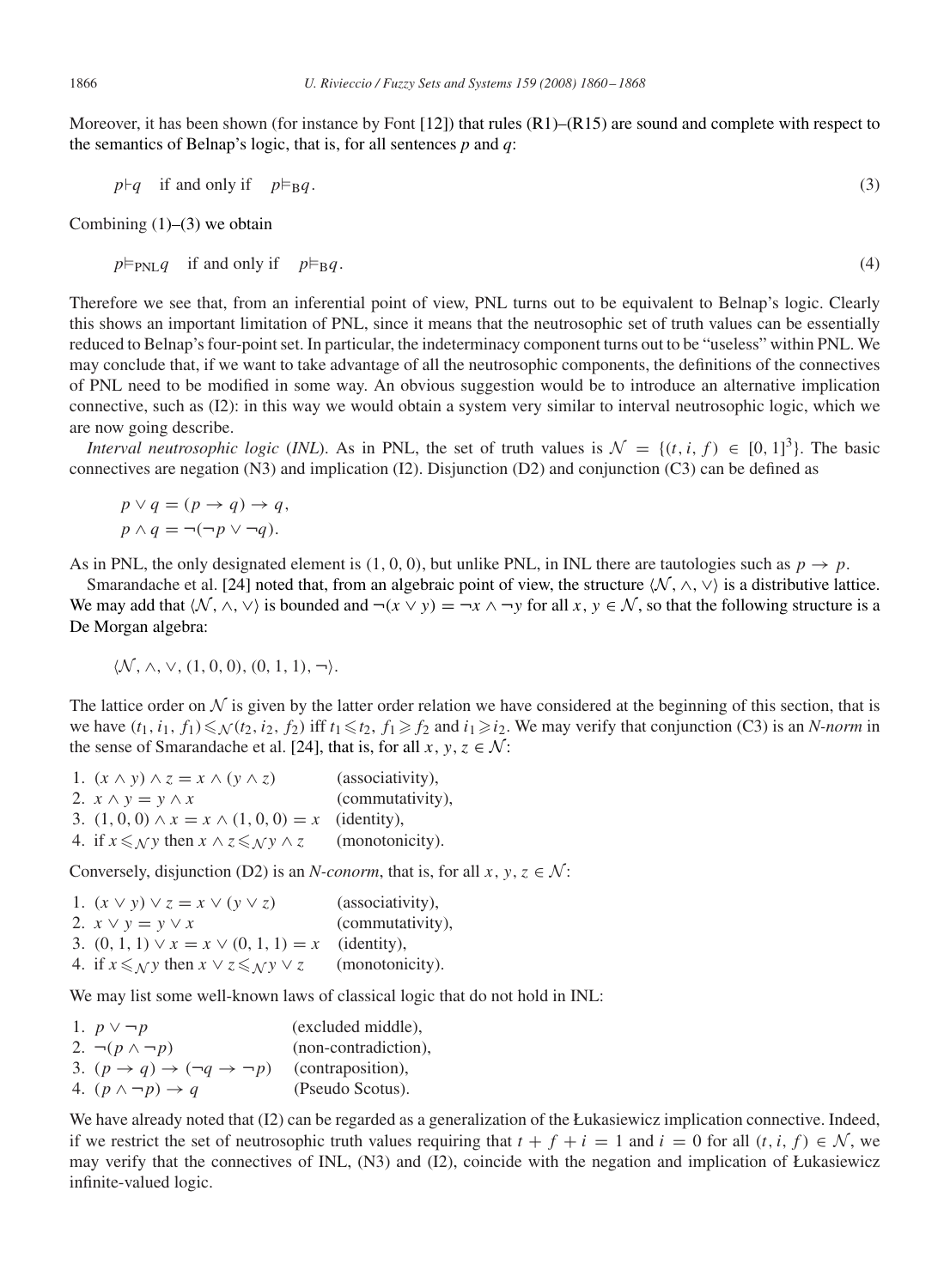<span id="page-7-0"></span>Therefore, denoting by  $\models_{\text{INL}}$  and  $\models_{\text{L}}$ , respectively, the logical consequence relations in INL and in Łukasiewicz logic, we have that for arbitrary sentences *p* and *q*:

if 
$$
p \vDash_{\text{INL}} q
$$
 then  $p \vDash_{\text{L}} q$ .

In this case the converse does not hold. Consider the following axioms, where *p*, *q* and *r* denote arbitrary sentences:

\n- (A1) 
$$
p \rightarrow (q \rightarrow p),
$$
\n- (A2)  $(p \rightarrow q) \rightarrow ((q \rightarrow r) \rightarrow (p \rightarrow r)),$
\n- (A3)  $((p \rightarrow q) \rightarrow q) \rightarrow ((q \rightarrow p) \rightarrow p),$
\n- (A4)  $(\neg p \rightarrow \neg q) \rightarrow (q \rightarrow p).$
\n

It has been shown (see for instance [7]) that (A1)–(A4), together with the *modus ponens* rule, provide a sound and complete axiomatization of Łukasiewicz infinite-valued logic. While (A1)–(A3) are also valid in INL, (A4) is not. However, we can introduce the following rule in INL:

$$
\frac{\neg p \to \neg q}{q \to p}.
$$

Smarandache et al. [\[24\]](#page-8-0) have given a list of axioms and rules for INL assuming  $\langle \neg, \land, \lor, \rightarrow \rangle$  as basic connectives, but no proof of completeness has been published so far.

#### **5. Conclusion and future work**

Throughout the previous sections we have tried to show that the neutrosophic formalism is a very general and appealing framework, both needing and deserving further investigation from a logical point of view. First of all, as we have said, it would be very useful to define suitable order relations on the set of neutrosophic truth values; the next step would be to introduce propositional connectives that provide well founded and (if possible) intuitive relations between the two or more different orders.

Another central issue will be to define suitable syntactical consequence relations and to prove completeness with respect to the various neutrosophic semantics that have been considered in the literature, such as the semantics of the other neutrosophic systems introduced by Ashbacher [2] besides PNL, of interval neutrosophic logic, etc.

And finally, the neutrosophic formalism might be further extended in many directions. We have already mentioned the possibility to deal with modal contexts; temporal neutrosophic logics may also be considered, where the components *T*, *I*, *F* are set-valued vector functions or operators depending on many parameters such as space, time, etc. Another rather straightforward extension would be to let *T*, *I*, *F* be subsets of some partially or linearly ordered lattice *L* instead of the real unit interval [0, 1], or even to consider different lattices  $L_1, L_2, L_3$  such that  $T \subseteq L_1$ ,  $I \subseteq L_2$  and  $F \subseteq L_3$ .

Atanassov et al. [5] said about neutrosophy that "these ideas, once properly formalized, will have a profound impact on our future dealings with imprecision". We share their opinion, and hope that this paper will encourage others to pursue deeper investigations that may lead to such proper formalization.

## **References**

- [1] O. Arieli, C. Cornelis, G. Deschrijver, E. Kerre, Relating intuitionistic fuzzy sets and interval-valued fuzzy sets through bilattices, in: D. Ruan, P. D'Hondt, M. De Cock, M. Nachtegael, E.E. Kerre (Eds.), Applied Computational Intelligence, World Scientific, Singapore, 2004, pp. 57–64.
- [2] C. Ashbacher, Introduction to Neutrosophic Logic, American Research Press, Rehoboth, NM, 2002.
- [3] K. Atanassov, Answer to D. Dubois, S. Gottwald, P. Hájek, J. Kacprzyk and H. Prade's paper "Terminological difficulties in fuzzy set theory—the case of "Intuitionistic Fuzzy Sets", Fuzzy Sets and Systems 156 (3) (2005) 496–499.
- [4] K.T. Atanassov, Intuitionistic fuzzy sets, in: VII ITKR's Session, Sofia, June 1983 (Deposed in Central Sci. Techn. Library of Bulg. Acad. of Sci., 1697/84) (in Bulgarian).
- [5] K.T. Atanassov, C. Cornelis, E.E. Kerre, Intuitionistic fuzzy sets and interval-valued fuzzy sets: a critical comparison, in: M. Wagenknecht, R. Hampel (Eds.), Proc. Third Internat. Conf. on Fuzzy Logic and Technology, 2003, pp. 159–163.
- [6] N.D. Belnap Jr., A useful four-valued logic, in: J.M. Dunn, G. Epstein (Eds.), Modern Uses of Multiple-Valued Logic, Reidel, Dordrecht, 1977, pp. 8–37.
- [7] R. Cignoli, I. D'Ottaviano, D. Mundici, Algebraic Foundations of Many-valued Reasoning, Kluwer Academic Publishers, Dordrecht, 2000.